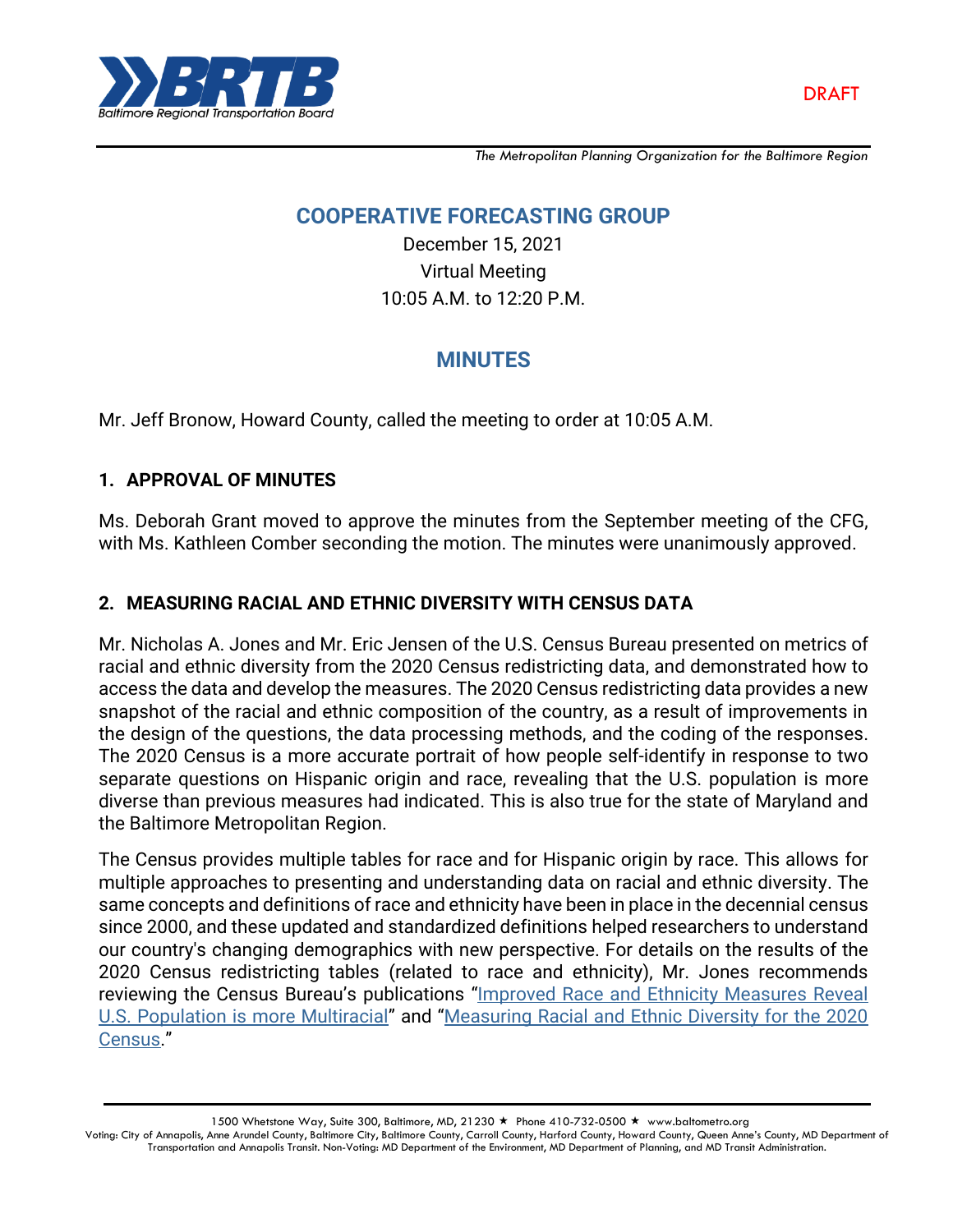Mr. Jensen and Mr. Jones described the "Race and Ethnicity Diversity Index", and explained that it measures the probability that two people chosen at random would be from different race and ethnicity groups. He then provided instruction and examples for creating the index, and reviewed the 2020 Census results at the state, county and tract levels. Maryland has the 4 th highest diversity index in the country (at 67.3%).

Mr. Jones showed where to find the [interactive data visualizations for race and ethnicity data](https://www.census.gov/library/visualizations/interactive/racial-and-ethnic-diversity-in-the-united-states-2010-and-2020-census.html)  [available on census.gov.](https://www.census.gov/library/visualizations/interactive/racial-and-ethnic-diversity-in-the-united-states-2010-and-2020-census.html) He used this tool to create the visualizations contained in the presentation.

Mr. Jenson provided a detailed demonstration of how to access the data from the 2020 Census files and how to produce diversity measures customized to an area of interest.

## *[PowerPoint: Racial and Ethnic Diversity: 2020 Census Results; Dec 15, 2021]*

## **3. COOPERATIVE FORECASTING GROUP DATA AND TRAVEL DEMAND MODELING**

Mr. Charles Baber, Baltimore Metropolitan Council (BMC), described the agency's Travel Demand Model, and explained how the data developed by the CFG membership is utilized in modeling efforts.

The Model is called *Initiative to Simulate Individual Travel Events* (InSITE). It is an activity based model designed to produce travel simulations in the Baltimore modeling region, and forecasts average weekday travel (among other metrics) at the person level out to the horizon year of the socioeconomic forecasts.

- The information gained form the model is used in Long Range Planning, Project Planning, Corridor Evaluation, Mobile Source Emission Analysis, Mode Alternative Analysis and trend investigation.
- The travel model contains three central components: a series of equations estimating the number of trips; the transportation networks, containing roads and transit routes providing the connections between households and activities; and the demographic and socioeconomic data (in 5-year increments, at the TAZ level) for total population, households, group quarters populations, and total employment - developed by the CFG.
- The model looks at where activity is generated (home) and then where that activity takes place (the activity center). Model output examples include how many Vehicle Miles Travelled (VMT) expected in the future, how many people projected to ride transit, and where the workers come from that work in a particular activity center.

Mr. Baber said that BMC also uses the CFG's demographic data (in combination with vital statistics information and Census data on net migration) in a spreadsheet based cohortcomponent model called pOPTICS. Disaggregate TAZ level data is synthesized using the program PopGen, which generates a database containing a record for each household and household person roster. Through pOPTICS Mr. Baber observed that the region's population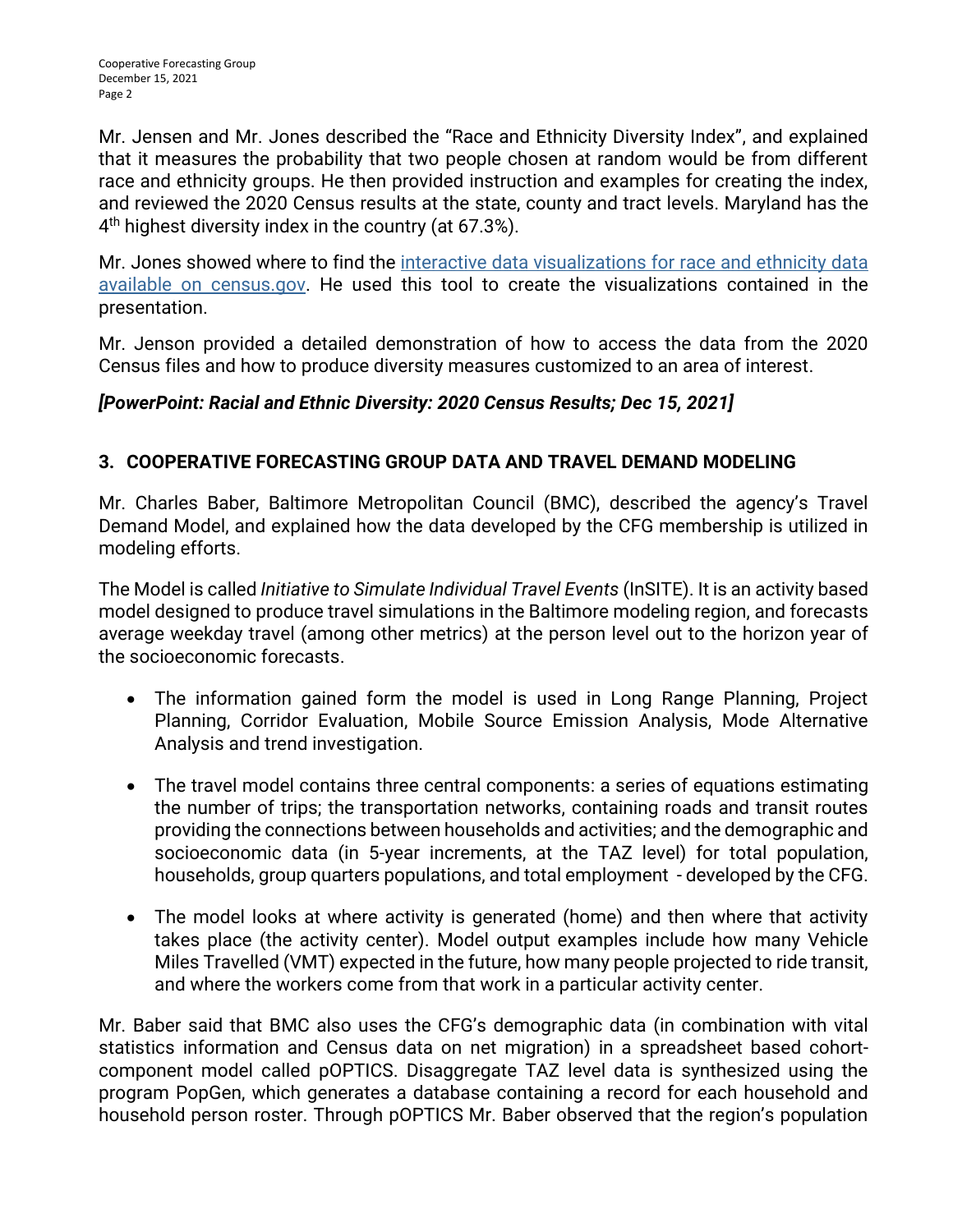is getting older and birth rates are declining as we look toward 2050. The region's remaining source of population growth is migration.

Mr. Baber then demonstrated how the pOPTICS spreadsheet model works, providing examples of how to create and test different demographic scenarios by adjusting the assumptions within the model. Mr. Baber stated that he would be happy to share the model and work with anyone in the group to discuss its operation and potential applications.

#### *[PowerPoint: Cooperative Forecasting Group Data and Travel Demand Modeling; Dec, 15 2021]*

## **4. ROUND 10 UPDATE**

Mr. Kimberly, BMC, provided an update on the Round 10 timeline and described the review process performed by BMC staff on CFG Round 10 submissions.

- Timeline: Round 10 forecast submissions are due by Jan 15, 2022. This includes TAZ level base year 2020 estimates, and forecasts in five-year increments through 2050 for the following data points: total population, group quarters population (split between institutional and non-institutional group quarters), households, and total employment.
	- o Mr. Kimberly shared an example of an excel workbook format that works well to submit this data. There are four worksheets in the workbook, each containing one of the data points.
	- o BMC staff will review the submissions in February 2022 and provide feedback to the jurisdictions. Jurisdictions will have the opportunity to make adjustments based on the feedback.
	- o In April 2022, jurisdictional methodology statements are due to BMC. The statement should outline the sources and methods used to develop the Round 10 estimates and forecasts.
	- o Model input development will begin when final edits to Round 10 submissions are complete.
	- o It is planned for Round 10 to be endorsed by the BRTB in June or July, 2022.
- The review process starts with a jurisdiction and region level comparison of draft Round 10 and Round 9A datasets to get a sense of how different or similar the two distinct products are from/to one another. Mr. Kimberly noted that CFG membership could perform similar analyses on their own, and the comparison might provide a sense of how the two datasets compare across data points. The comparison might help to highlight an irregularity in the data that could benefit from a second look. Mr. Kimberly outlined what he saw when making this comparison for the region.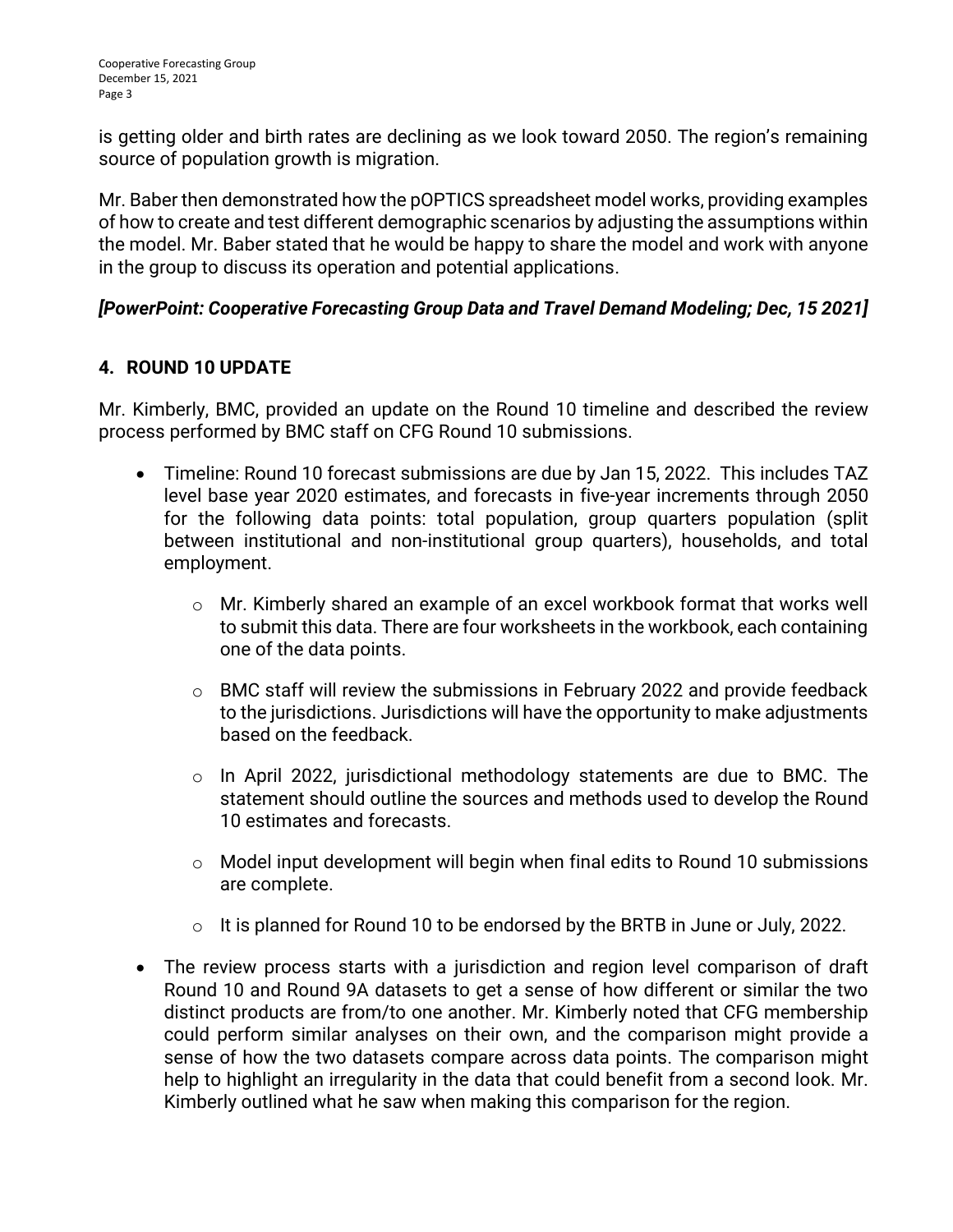- o The draft Round 9A forecast population for the year 2020 regional total came in very close to the base year 2020 regional total for Round 10. The regional population totals become increasingly disparate in the later years of the forecast horizon. The gap grows from 0.3% in 2020 to approximately 2.2% in 2045.
- $\circ$  The draft Round 10 base year 2020 regional total for households starts slightly below the Round 9A figure (a difference of approximately 0.7%) and the gap between the datasets remains relatively consistent through 2030. The Round 9A households begin to taper at a greater rate than Round 10 in the later years of the forecast horizon, with Round 10 overtaking Round 9A by year 2045.
- $\circ$  Change in employment forecast methodology affects the Round 9A and Round 10 comparison. While the wage and salary method remained very similar to the previous round, the self-employment figures changed significantly as the group changed sources from the Census Bureau's non employer statistics to the American Community Survey. The new method results in lower selfemployment (approximately 70% lower), and thus lower total employment.
- Mr. Kimberly then provided a list of suggested data checks for CFG members to consider as they complete their draft Round 10 datasets:
	- o Verify that jurisdictional and TAZ level estimates for 2020 are reflective of decennial census data and the provided CFG base-year employment levels.
	- o Compare Round 10 datapoints with historical trend information.
	- o Compare each datapoint to recent forecast rounds.
	- o Analyze growth rates between 5-year increments.
	- o Compare average household size in forecast years to historical decennial census trend data.

#### *[PowerPoint: Round 10 Updates: Draft Regional Totals, Schedule, and Pre-submission Data Review]*

#### **5. NEW BUSINESS**

Mr. Kimberly provided an update on the PUMA delineation process. There are no suggested changes for Carroll County, Harford County, and Queen Anne's County. For Baltimore City the number of PUMAs will remain at five, but BMC staff recommended some changes to boundary delineations. Baltimore County has the population to support an additional PUMA, but BMC staff recommends keeping the current number of PUMAs (seven), as an additional PUMA would make the population threshold margins very thin. Staff also recommended a few minor adjustments to the PUMA delineation, in an effort to improve the alignment around